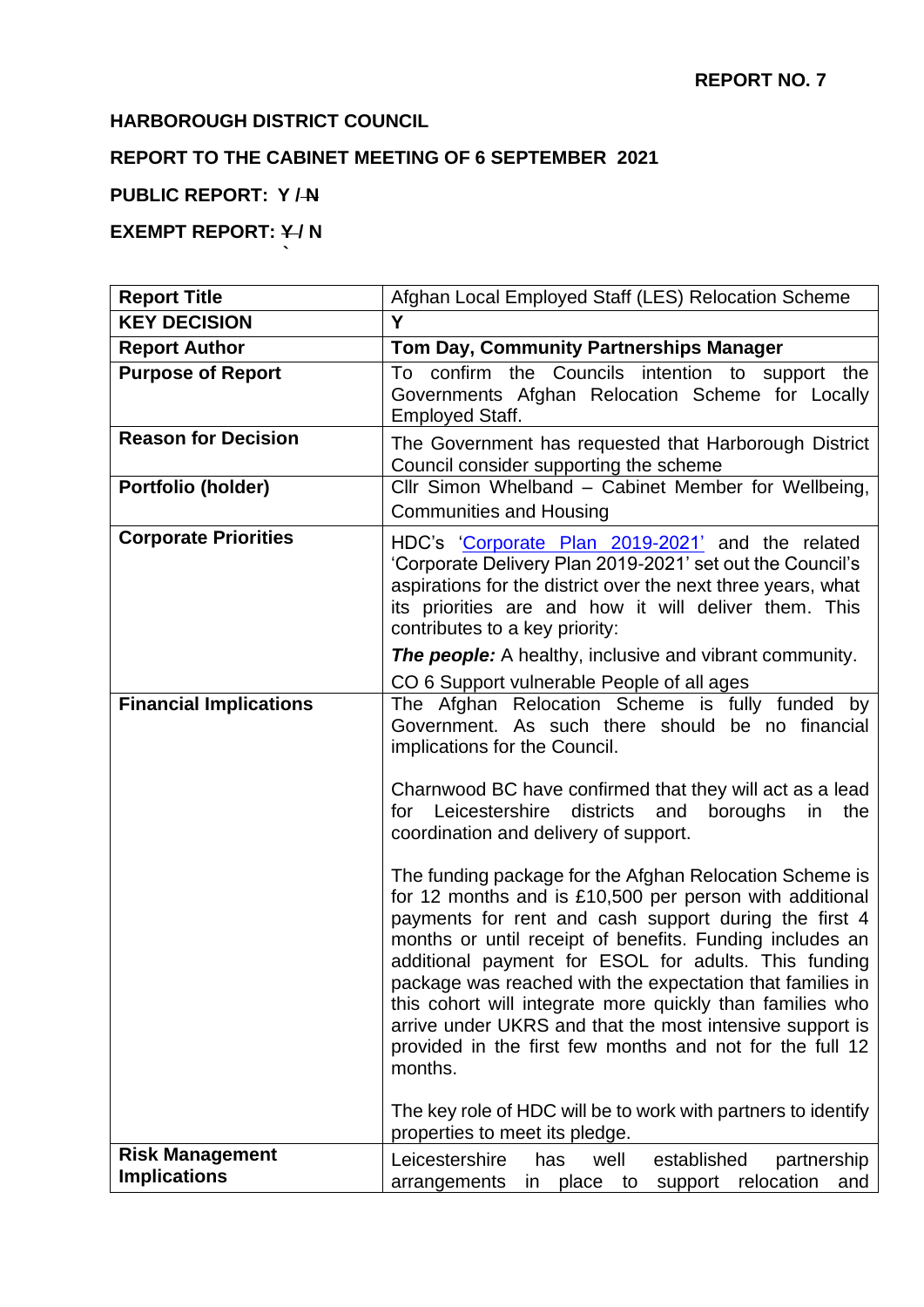|                                     | resettlement. As such there are no unmitigated risks<br>arising from this report.                                                                                                                                                                                                                                                  |  |  |
|-------------------------------------|------------------------------------------------------------------------------------------------------------------------------------------------------------------------------------------------------------------------------------------------------------------------------------------------------------------------------------|--|--|
| <b>Environmental Implications</b>   | There are no environmental implications arising from this<br>report.                                                                                                                                                                                                                                                               |  |  |
| <b>Legal Implications</b>           | There are no legal implications arising from this report. As<br>a non-stock holding Council the role of HDC will be to<br>facilitate an appropriate tenancy for Afghan families.                                                                                                                                                   |  |  |
| <b>Equality Implications</b>        | The scheme protects the human rights of Afghan Locally<br>Employed Staff who have supported the British Forces<br>deployed in Afghanistan. They now risk persecution and<br>death as British Forces withdraw from the country.                                                                                                     |  |  |
| <b>Data Protection Implications</b> | The arrival date and details of refugee families will be kept<br>confidential.                                                                                                                                                                                                                                                     |  |  |
| <b>Consultation</b>                 | Consultation has been carried out with the Leader and<br>Portfolio Holder.                                                                                                                                                                                                                                                         |  |  |
| <b>Options</b>                      | Do nothing. This option was discounted from the start and<br>would be a reputational risk for the Council.                                                                                                                                                                                                                         |  |  |
| <b>Background Papers</b>            | N/A                                                                                                                                                                                                                                                                                                                                |  |  |
| <b>Recommendation</b>               | That Cabinet support the relocation of a minimum of 2<br>families from the Afghan Locally Employed Staff<br>scheme.<br>That delegated authority is given to the Chief<br>Executive to decide all future pledges in support of<br>resettlement schemes<br>following<br>Government<br>consultation with the relevant Cabinet Member. |  |  |

### **1.0 Introduction**

1.1 The Government has requested that Harborough District Council consider supporting the relocation of Afghan locally employed staff as part of its ongoing commitment.

### **2.0 Key Facts**

- 2.1 On 1<sup>st</sup> June 2021, the Secretary of State for Defence, Ben Wallace MP, announced that following the decision to begin the withdrawal of military forces from Afghanistan, the Prime Minister has agreed for the Ministry of Defence, Home Office and MHCLG to rapidly accelerate applications through the policy. ARAP was first introduced to help vulnerable Afghans, who risked their lives supporting British troops, to relocate to the UK and start new lives.
- 2.2 On 3<sup>rd</sup> June 2021, a letter signed by Robert Jenrick MP, Secretary of State for Housing, Communities and Local Government, Priti Patel MP, Home Secretary and Ben Wallace MP addressed to all Local Authority Chief Executives and Leaders seeking support in the accelerated relocation of locally employed staff (LES) who have been supporting the UK forces in Afghanistan.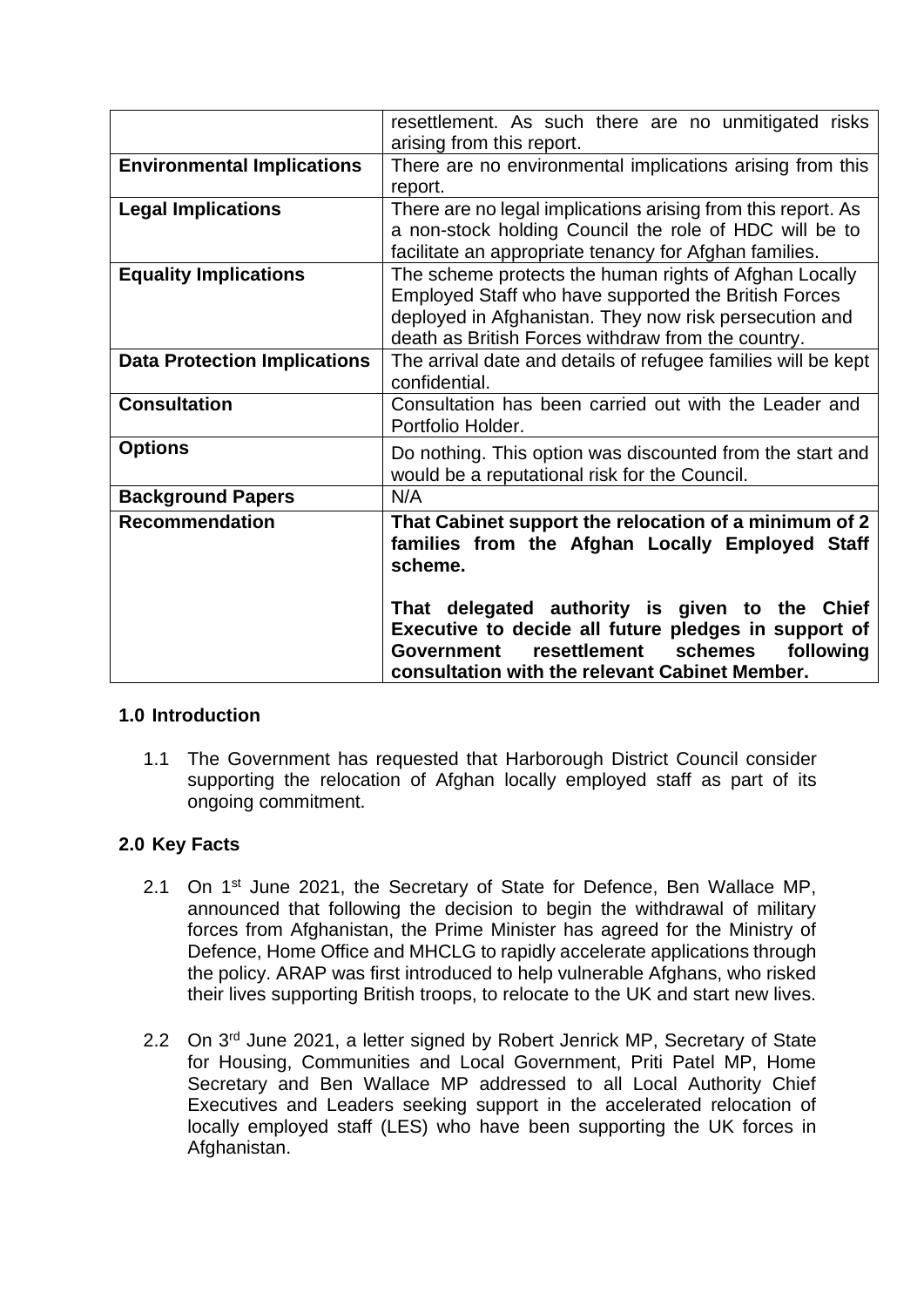- 2.3 The strategy is for approximately 5000 individuals to relocate over the summer months with the aim of all families relocating by 31<sup>st</sup> August.
- 2.4 The local authority is responsible for providing a twelve month integration package which includes:
	- Reception arrangements upon arrival at the airport including handover from flight escorts and welcome briefing.
	- Accommodation.
	- A package of advice and assistance covering employment, welfare benefits, housing, health, education and utility supply.
	- Registration with GPs and local Job Centre Plus including receipt of a National Insurance Number.
	- Assistance in securing school places for school aged children.
	- Cash support.

#### 2.5 **Funding table**

| Descriptor                                                    | Tariff (£)        |
|---------------------------------------------------------------|-------------------|
| <b>Integration Support Package</b>                            | 10,500            |
| (per person for 12 months following arrival)                  |                   |
| <b>ESOL</b>                                                   | 850               |
| (single payment per adult who requires it)                    |                   |
| <b>Cash Support**</b>                                         | Variable Tariffs* |
| (per person per week up to a maximum of 4 months-if required) |                   |
| <b>Rent/Accommodation</b>                                     | £15               |
| (per person per day, up to a maximum of 4 months-if required) |                   |

#### **\*Cash support – limited to a maximum of 4 months**

| Single (under 25) | l Sinale (25 or over) | Couples            | Child (under 18) |
|-------------------|-----------------------|--------------------|------------------|
| £59.20            | £74.70 per week       | $E117.40$ per week | £37.75 per week  |
| per week          |                       |                    |                  |

 \*\* These payments are limited to a maximum of 4 months or until the beneficiaries receive mainstream benefits – whichever occurs first.

- 2.6 This funding package was reached with the expectation that families in this cohort will integrate more quickly than families who arrive under UKRS and that the most intensive support is provided in the first few months and not for the full 12 months.
- 2.7 It should be noted that new arrivals will not be eligible for benefits until they can satisfy the Habitual Residency Test set by the Department of Work and Pensions (DWP) which can take up to 3 months, so the local authority provides financial support to those who arrive under the relocation schemes for up to 4 months.
- 2.8 On 20<sup>th</sup> August, Robert Jenrick MP, Secretary of State for Housing, Communities and Local Government sent a further letter to Councils announcing a new £5 million housing costs fund to enable Councils to offer a